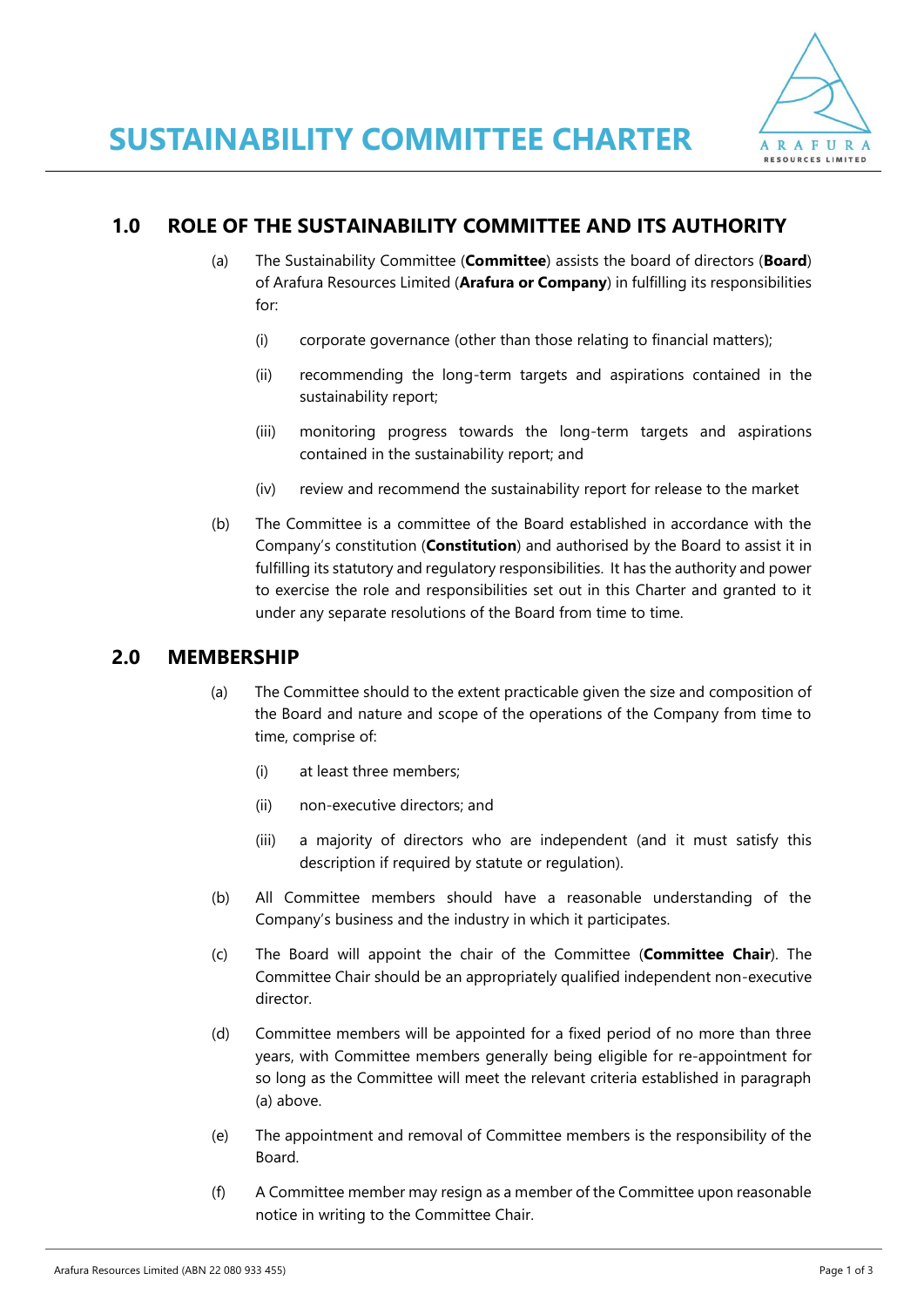

- (g) If a Committee member ceases to be a director of the Board, their appointment as a member of the Committee is automatically terminated with immediate effect.
- (h) The Company Secretary of is secretary to the Committee.

#### **3.0 MEETINGS**

- (a) The Committee will meet at least two times annually or as frequently as is required to undertake its role effectively.
- (b) Any Committee member may, and the Company Secretary must upon request from any member, convene a meeting of the Committee.
- (c) The Committee may invite any executive director, other staff member or external auditor to attend all or part of a meeting of the Committee. There is an open invitation for all other non-executive directors to attend all meetings of the Committee.
- (d) The proceedings of all meetings will be minuted by the Company Secretary. All minutes of the Committee are available for inspection by any director.
- (e) A quorum for any meeting will be at least two Committee members.

## **4.0 DUTIES AND RESPONSIBILITIES**

- (a) The Committee's key responsibilities and functions are to assist the Board in discharging its responsibilities to oversee Arafura's sustainability practices, including:
	- (i) reviewing the policies and management systems relating to safety, environment and community (SEC);
	- (ii) reviewing the systems for compliance with relevant SEC legal and regulatory requirements;
	- (iii) reviewing the Company's performance in relation to SEC measures and targets; and
	- (iv) reviewing the Annual Sustainability Report, as well as other significant public statements as they relate to sustainability and recommend those statements for approval.

#### **5.0 REPORTING**

- (a) The Committee will:
	- (i) regularly report to the Board on all matters relevant to the Committee's role and responsibilities;
	- (ii) report and, as appropriate, make recommendations to the Board after each Committee meeting on matters dealt with by the Committee; and